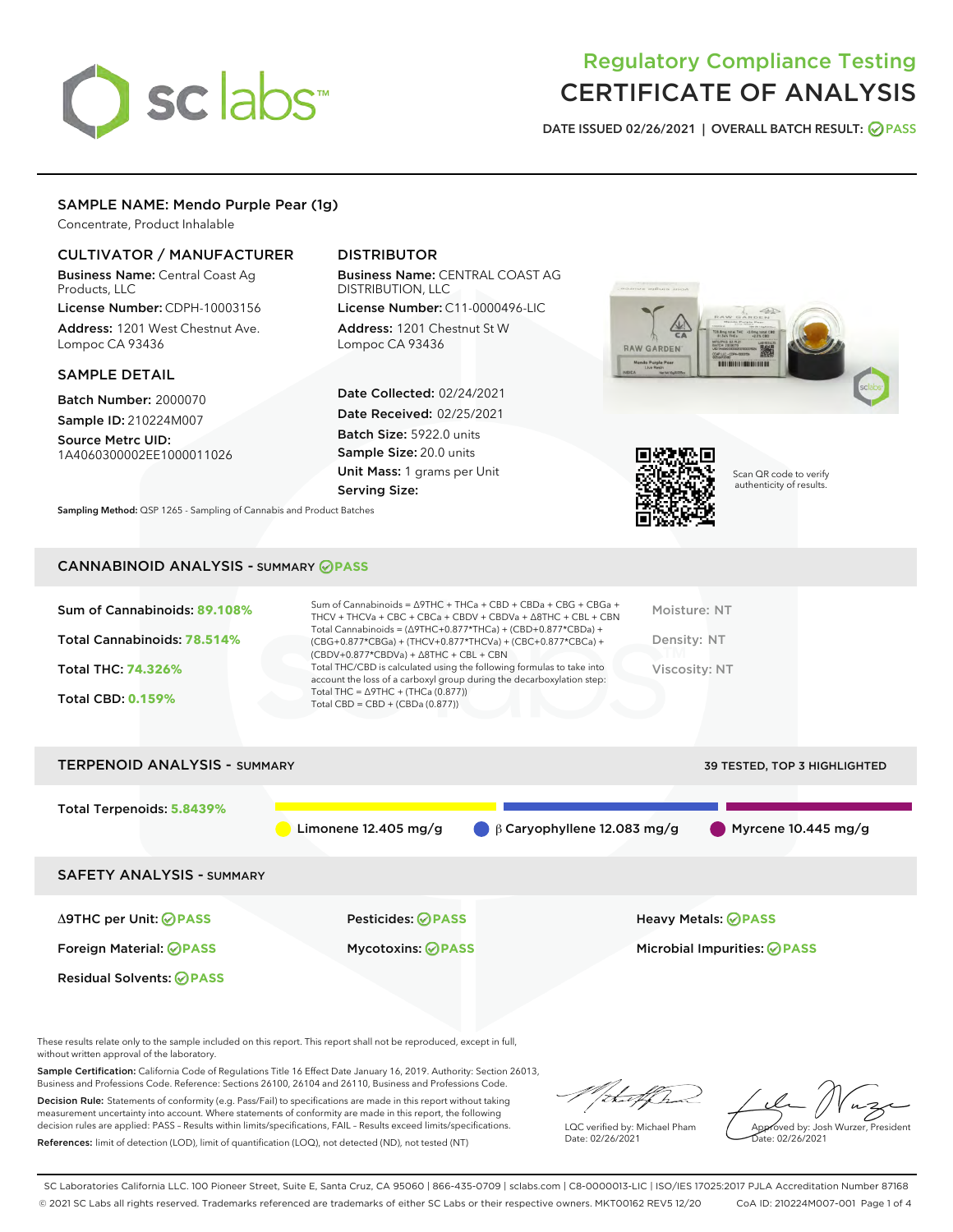



MENDO PURPLE PEAR (1G) | DATE ISSUED 02/26/2021 | OVERALL BATCH RESULT: @ PASS

#### CANNABINOID TEST RESULTS - 02/26/2021 2 PASS

Tested by high-performance liquid chromatography with diode-array detection (HPLC-DAD). **Method:** QSP 1157 - Analysis of Cannabinoids by HPLC-DAD

#### TOTAL CANNABINOIDS: **78.514%**

Total Cannabinoids (Total THC) + (Total CBD) + (Total CBG) + (Total THCV) + (Total CBC) + (Total CBDV) + ∆8THC + CBL + CBN

TOTAL THC: **74.326%** Total THC (∆9THC+0.877\*THCa)

TOTAL CBD: **0.159%**

Total CBD (CBD+0.877\*CBDa)

Total CBG (CBG+0.877\*CBGa) TOTAL THCV: 1.293% Total THCV (THCV+0.877\*THCVa)

TOTAL CBG: 1.99%

TOTAL CBC: 0.656% Total CBC (CBC+0.877\*CBCa)

TOTAL CBDV: ND Total CBDV (CBDV+0.877\*CBDVa)

| <b>COMPOUND</b> | LOD/LOQ<br>(mg/g)          | <b>MEASUREMENT</b><br><b>UNCERTAINTY</b><br>(mg/g) | <b>RESULT</b><br>(mg/g) | <b>RESULT</b><br>(%) |
|-----------------|----------------------------|----------------------------------------------------|-------------------------|----------------------|
| <b>THCa</b>     | 0.05/0.14                  | ±21.001                                            | 817.15                  | 81.715               |
| <b>A9THC</b>    | 0.06 / 0.26                | ±0.916                                             | 26.62                   | 2.662                |
| <b>CBGa</b>     | 0.1 / 0.2                  | ±1.06                                              | 20.4                    | 2.04                 |
| <b>THCVa</b>    | 0.07/0.20                  | ±0.703                                             | 14.74                   | 1.474                |
| <b>CBCa</b>     | 0.07/0.28                  | ±0.366                                             | 7.48                    | 0.748                |
| <b>CBG</b>      | 0.06/0.19                  | ±0.078                                             | 1.98                    | 0.198                |
| <b>CBDa</b>     | 0.02/0.19                  | ±0.053                                             | 1.81                    | 0.181                |
| <b>CBN</b>      | 0.1/0.3                    | ±0.06                                              | 0.9                     | 0.09                 |
| <b>CBC</b>      | 0.2 / 0.5                  | N/A                                                | $<$ LOQ                 | $<$ LOQ              |
| Δ8THC           | 0.1/0.4                    | N/A                                                | <b>ND</b>               | <b>ND</b>            |
| <b>THCV</b>     | 0.1/0.2                    | N/A                                                | <b>ND</b>               | <b>ND</b>            |
| <b>CBD</b>      | 0.07/0.29                  | N/A                                                | <b>ND</b>               | <b>ND</b>            |
| <b>CBDV</b>     | 0.04 / 0.15                | N/A                                                | <b>ND</b>               | <b>ND</b>            |
| <b>CBDVa</b>    | 0.03/0.53                  | N/A                                                | <b>ND</b>               | <b>ND</b>            |
| <b>CBL</b>      | 0.06 / 0.24                | N/A                                                | <b>ND</b>               | <b>ND</b>            |
|                 | <b>SUM OF CANNABINOIDS</b> |                                                    | 891.08 mg/g             | 89.108%              |

#### **UNIT MASS: 1 grams per Unit**

| ∆9THC per Unit                        | 1120 per-package limit     | 26.62 mg/unit                | <b>PASS</b> |
|---------------------------------------|----------------------------|------------------------------|-------------|
| <b>Total THC per Unit</b>             |                            | 743.26 mg/unit               |             |
| <b>CBD per Unit</b>                   |                            | <b>ND</b>                    |             |
| <b>Total CBD per Unit</b>             |                            | $1.59$ mg/unit               |             |
| Sum of Cannabinoids<br>per Unit       |                            | 891.08 mg/unit               |             |
| <b>Total Cannabinoids</b><br>per Unit |                            | 785.14 mg/unit               |             |
| <b>MOISTURE TEST RESULT</b>           | <b>DENSITY TEST RESULT</b> | <b>VISCOSITY TEST RESULT</b> |             |

Not Tested

Not Tested

Not Tested

#### TERPENOID TEST RESULTS - 02/26/2021

Terpene analysis utilizing gas chromatography-flame ionization detection (GC-FID). Terpenes are the aromatic compounds that endow cannabis with their unique scent and effect. Following are the primary terpenes detected. **Method:** QSP 1192 - Analysis of Terpenoids by GC-FID

| <b>COMPOUND</b>         | LOD/LOQ<br>(mg/g) | <b>MEASUREMENT</b><br><b>UNCERTAINTY</b><br>(mg/g) | <b>RESULT</b><br>(mg/g)                         | <b>RESULT</b><br>$(\%)$ |
|-------------------------|-------------------|----------------------------------------------------|-------------------------------------------------|-------------------------|
| Limonene                | 0.005 / 0.016     | ±0.1774                                            | 12.405                                          | 1.2405                  |
| $\upbeta$ Caryophyllene | 0.004 / 0.012     | ±0.4302                                            | 12.083                                          | 1.2083                  |
| <b>Myrcene</b>          | 0.008 / 0.025     | ±0.1347                                            | 10.445                                          | 1.0445                  |
| $\alpha$ Humulene       | 0.009 / 0.029     | ±0.1241                                            | 3.865                                           | 0.3865                  |
| Linalool                | 0.009 / 0.032     | ±0.1310                                            | 3.448                                           | 0.3448                  |
| Ocimene                 | 0.011/0.038       | ±0.0799                                            | 2.489                                           | 0.2489                  |
| $\alpha$ Bisabolol      | 0.008 / 0.026     | ±0.1208                                            | 2.263                                           | 0.2263                  |
| $\alpha$ Pinene         | 0.005 / 0.017     | ±0.0160                                            | 1.858                                           | 0.1858                  |
| $\beta$ Pinene          | 0.004 / 0.014     | ±0.0213                                            | 1.854                                           | 0.1854                  |
| Fenchol                 | 0.010 / 0.034     | ±0.0619                                            | 1.599                                           | 0.1599                  |
| Terpineol               | 0.016 / 0.055     | ±0.0947                                            | 1.543                                           | 0.1543                  |
| Terpinolene             | 0.008 / 0.026     | ±0.0249                                            | 1.216                                           | 0.1216                  |
| trans-ß-Farnesene       | 0.008 / 0.025     | ±0.0333                                            | 0.938                                           | 0.0938                  |
| Caryophyllene<br>Oxide  | 0.010 / 0.033     | ±0.0209                                            | 0.454                                           | 0.0454                  |
| <b>Borneol</b>          | 0.005 / 0.016     | ±0.0180                                            | 0.428                                           | 0.0428                  |
| Nerolidol               | 0.009 / 0.028     | ±0.0269                                            | 0.428                                           | 0.0428                  |
| Guaiol                  | 0.009 / 0.030     | ±0.0176                                            | 0.373                                           | 0.0373                  |
| Fenchone                | 0.009 / 0.028     | ±0.0058                                            | 0.199                                           | 0.0199                  |
| Camphene                | 0.005 / 0.015     | ±0.0022                                            | 0.195                                           | 0.0195                  |
| Valencene               | 0.009 / 0.030     | ±0.0095                                            | 0.138                                           | 0.0138                  |
| Sabinene Hydrate        | 0.006 / 0.022     | ±0.0026                                            | 0.067                                           | 0.0067                  |
| $\gamma$ Terpinene      | 0.006 / 0.018     | ±0.0006                                            | 0.037                                           | 0.0037                  |
| $\alpha$ Terpinene      | 0.005 / 0.017     | ±0.0005                                            | 0.035                                           | 0.0035                  |
| $\alpha$ Phellandrene   | 0.006 / 0.020     | ±0.0004                                            | 0.033                                           | 0.0033                  |
| 3 Carene                | 0.005 / 0.018     | ±0.0004                                            | 0.028                                           | 0.0028                  |
| Sabinene                | 0.004 / 0.014     | ±0.0002                                            | 0.018                                           | 0.0018                  |
| Eucalyptol              | 0.006 / 0.018     | N/A                                                | <loq< th=""><th><loq< th=""></loq<></th></loq<> | <loq< th=""></loq<>     |
| p-Cymene                | 0.005 / 0.016     | N/A                                                | <b>ND</b>                                       | ND                      |
| (-)-Isopulegol          | 0.005 / 0.016     | N/A                                                | <b>ND</b>                                       | <b>ND</b>               |
| Camphor                 | 0.006 / 0.019     | N/A                                                | <b>ND</b>                                       | <b>ND</b>               |
| Isoborneol              | 0.004 / 0.012     | N/A                                                | ND                                              | ND                      |
| Menthol                 | 0.008 / 0.025     | N/A                                                | ND                                              | ND                      |
| Nerol                   | 0.003 / 0.011     | N/A                                                | ND                                              | ND                      |
| Citronellol             | 0.003 / 0.010     | N/A                                                | ND                                              | ND                      |
| R-(+)-Pulegone          | 0.003 / 0.011     | N/A                                                | ND                                              | ND                      |
| Geraniol                | 0.002 / 0.007     | N/A                                                | ND                                              | ND                      |
| <b>Geranyl Acetate</b>  | 0.004 / 0.014     | N/A                                                | ND                                              | ND                      |
| $\alpha$ Cedrene        | 0.005 / 0.016     | N/A                                                | <b>ND</b>                                       | ND                      |
| Cedrol                  | 0.008 / 0.027     | N/A                                                | ND                                              | ND                      |
| <b>TOTAL TERPENOIDS</b> |                   |                                                    | 58.439 mg/g                                     | 5.8439%                 |

SC Laboratories California LLC. 100 Pioneer Street, Suite E, Santa Cruz, CA 95060 | 866-435-0709 | sclabs.com | C8-0000013-LIC | ISO/IES 17025:2017 PJLA Accreditation Number 87168 © 2021 SC Labs all rights reserved. Trademarks referenced are trademarks of either SC Labs or their respective owners. MKT00162 REV5 12/20 CoA ID: 210224M007-001 Page 2 of 4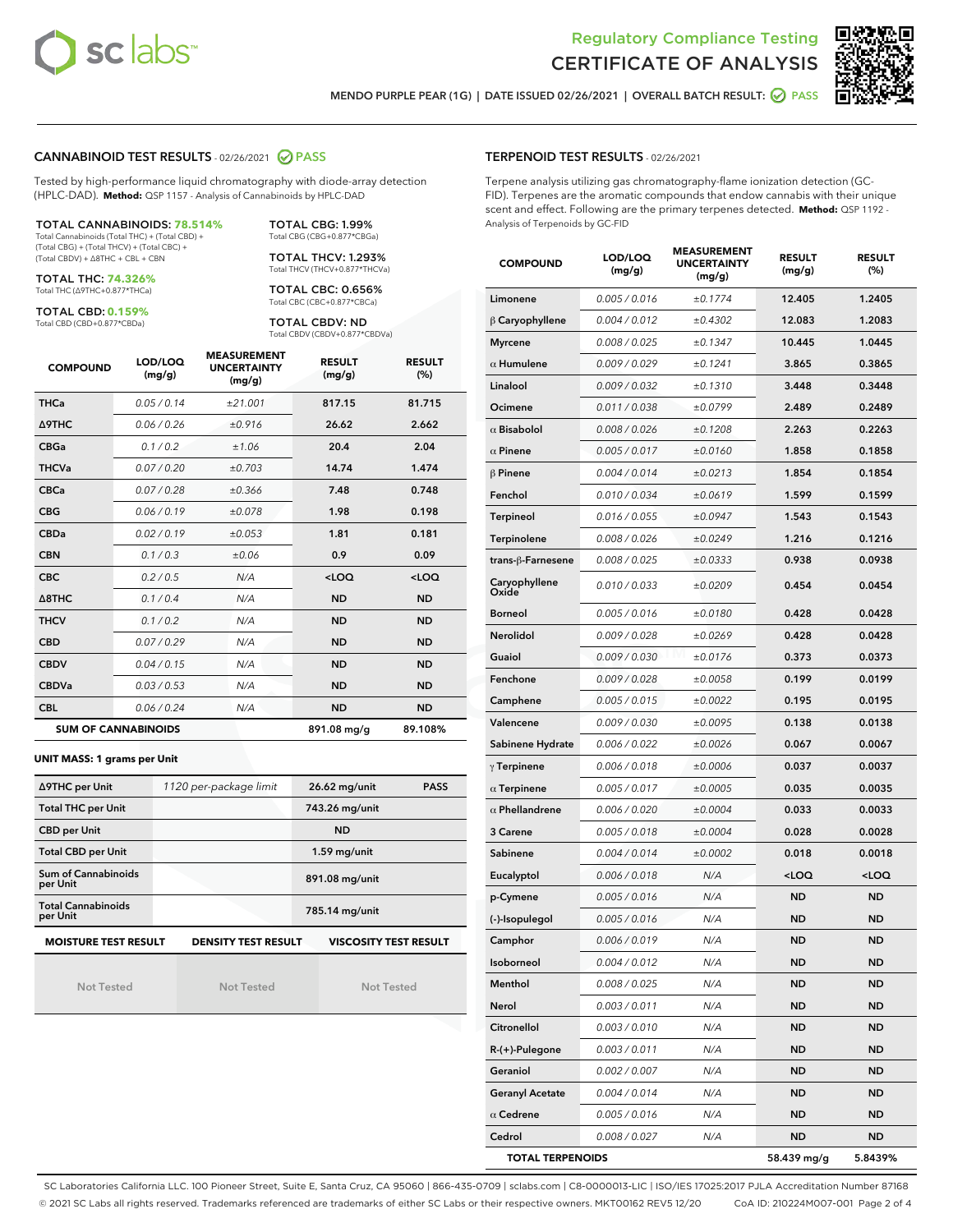



MENDO PURPLE PEAR (1G) | DATE ISSUED 02/26/2021 | OVERALL BATCH RESULT: <mark>⊘</mark> PASS

#### CATEGORY 1 PESTICIDE TEST RESULTS - 02/26/2021 2 PASS

Pesticide and plant growth regulator analysis utilizing high-performance liquid chromatography-mass spectrometry (HPLC-MS) or gas chromatography-mass spectrometry (GC-MS). \*GC-MS utilized where indicated. **Method:** QSP 1212 - Analysis of Pesticides and Mycotoxins by LC-MS or QSP 1213 - Analysis of Pesticides by GC-MS

| <b>COMPOUND</b>             | LOD/LOQ<br>$(\mu g/g)$ | <b>ACTION</b><br><b>LIMIT</b><br>$(\mu q/q)$ | <b>MEASUREMENT</b><br><b>UNCERTAINTY</b><br>$(\mu g/g)$ | <b>RESULT</b><br>$(\mu g/g)$ | <b>RESULT</b> |
|-----------------------------|------------------------|----------------------------------------------|---------------------------------------------------------|------------------------------|---------------|
| Aldicarb                    | 0.03 / 0.08            | $\ge$ LOD                                    | N/A                                                     | <b>ND</b>                    | <b>PASS</b>   |
| Carbofuran                  | 0.02/0.05              | $>$ LOD                                      | N/A                                                     | <b>ND</b>                    | <b>PASS</b>   |
| Chlordane*                  | 0.03 / 0.08            | $\ge$ LOD                                    | N/A                                                     | <b>ND</b>                    | <b>PASS</b>   |
| Chlorfenapyr*               | 0.03/0.10              | $\ge$ LOD                                    | N/A                                                     | <b>ND</b>                    | <b>PASS</b>   |
| Chlorpyrifos                | 0.02 / 0.06            | $\ge$ LOD                                    | N/A                                                     | <b>ND</b>                    | <b>PASS</b>   |
| Coumaphos                   | 0.02 / 0.07            | $>$ LOD                                      | N/A                                                     | <b>ND</b>                    | <b>PASS</b>   |
| <b>Daminozide</b>           | 0.02 / 0.07            | $\ge$ LOD                                    | N/A                                                     | <b>ND</b>                    | <b>PASS</b>   |
| <b>DDVP</b><br>(Dichlorvos) | 0.03/0.09              | $\ge$ LOD                                    | N/A                                                     | <b>ND</b>                    | <b>PASS</b>   |
| <b>Dimethoate</b>           | 0.03 / 0.08            | $\ge$ LOD                                    | N/A                                                     | <b>ND</b>                    | <b>PASS</b>   |
| Ethoprop(hos)               | 0.03/0.10              | $\ge$ LOD                                    | N/A                                                     | <b>ND</b>                    | <b>PASS</b>   |
| Etofenprox                  | 0.02 / 0.06            | $\ge$ LOD                                    | N/A                                                     | <b>ND</b>                    | <b>PASS</b>   |
| Fenoxycarb                  | 0.03 / 0.08            | $\ge$ LOD                                    | N/A                                                     | <b>ND</b>                    | <b>PASS</b>   |
| Fipronil                    | 0.03/0.08              | $>$ LOD                                      | N/A                                                     | <b>ND</b>                    | <b>PASS</b>   |
| Imazalil                    | 0.02 / 0.06            | $\ge$ LOD                                    | N/A                                                     | <b>ND</b>                    | <b>PASS</b>   |
| Methiocarb                  | 0.02 / 0.07            | $\ge$ LOD                                    | N/A                                                     | <b>ND</b>                    | <b>PASS</b>   |
| Methyl<br>parathion         | 0.03/0.10              | $>$ LOD                                      | N/A                                                     | <b>ND</b>                    | <b>PASS</b>   |
| <b>Mevinphos</b>            | 0.03/0.09              | $>$ LOD                                      | N/A                                                     | <b>ND</b>                    | <b>PASS</b>   |
| Paclobutrazol               | 0.02 / 0.05            | $\ge$ LOD                                    | N/A                                                     | <b>ND</b>                    | <b>PASS</b>   |
| Propoxur                    | 0.03/0.09              | $\ge$ LOD                                    | N/A                                                     | <b>ND</b>                    | <b>PASS</b>   |
| Spiroxamine                 | 0.03 / 0.08            | $\ge$ LOD                                    | N/A                                                     | <b>ND</b>                    | <b>PASS</b>   |
| <b>Thiacloprid</b>          | 0.03/0.10              | $\ge$ LOD                                    | N/A                                                     | <b>ND</b>                    | <b>PASS</b>   |

#### CATEGORY 2 PESTICIDE TEST RESULTS - 02/26/2021 @ PASS

| <b>COMPOUND</b>   | LOD/LOQ<br>$(\mu g/g)$ | <b>ACTION</b><br><b>LIMIT</b><br>$(\mu g/g)$ | <b>MEASUREMENT</b><br><b>UNCERTAINTY</b><br>$(\mu g/g)$ | <b>RESULT</b><br>$(\mu g/g)$ | <b>RESULT</b> |
|-------------------|------------------------|----------------------------------------------|---------------------------------------------------------|------------------------------|---------------|
| Abamectin         | 0.03/0.10              | 0.1                                          | N/A                                                     | <b>ND</b>                    | <b>PASS</b>   |
| Acephate          | 0.02/0.07              | 0.1                                          | N/A                                                     | <b>ND</b>                    | <b>PASS</b>   |
| Acequinocyl       | 0.02/0.07              | 0.1                                          | N/A                                                     | <b>ND</b>                    | <b>PASS</b>   |
| Acetamiprid       | 0.02/0.05              | 0.1                                          | N/A                                                     | <b>ND</b>                    | <b>PASS</b>   |
| Azoxystrobin      | 0.02/0.07              | 0.1                                          | N/A                                                     | <b>ND</b>                    | <b>PASS</b>   |
| <b>Bifenazate</b> | 0.01/0.04              | 0.1                                          | N/A                                                     | <b>ND</b>                    | <b>PASS</b>   |
| <b>Bifenthrin</b> | 0.02/0.05              | 3                                            | N/A                                                     | <b>ND</b>                    | <b>PASS</b>   |
| <b>Boscalid</b>   | 0.03/0.09              | 0.1                                          | N/A                                                     | <b>ND</b>                    | <b>PASS</b>   |

| <b>CATEGORY 2 PESTICIDE TEST RESULTS</b> - 02/26/2021 continued |
|-----------------------------------------------------------------|
|-----------------------------------------------------------------|

| <b>COMPOUND</b>               | <b>LOD/LOQ</b><br>$(\mu g/g)$ | <b>ACTION</b><br><b>LIMIT</b><br>(µg/g) | <b>MEASUREMENT</b><br><b>UNCERTAINTY</b><br>(µg/g) | <b>RESULT</b><br>(µg/g) | <b>RESULT</b> |
|-------------------------------|-------------------------------|-----------------------------------------|----------------------------------------------------|-------------------------|---------------|
| Captan                        | 0.19/0.57                     | 0.7                                     | N/A                                                | ND                      | <b>PASS</b>   |
| Carbaryl                      | 0.02 / 0.06                   | 0.5                                     | N/A                                                | ND                      | <b>PASS</b>   |
| Chlorantranilip-<br>role      | 0.04 / 0.12                   | 10                                      | N/A                                                | ND                      | <b>PASS</b>   |
| Clofentezine                  | 0.03/0.09                     | 0.1                                     | N/A                                                | <b>ND</b>               | <b>PASS</b>   |
| Cyfluthrin                    | 0.12 / 0.38                   | 2                                       | N/A                                                | ND                      | <b>PASS</b>   |
| Cypermethrin                  | 0.11 / 0.32                   | $\mathbf{1}$                            | N/A                                                | ND                      | <b>PASS</b>   |
| <b>Diazinon</b>               | 0.02 / 0.05                   | 0.1                                     | N/A                                                | ND                      | <b>PASS</b>   |
| Dimethomorph                  | 0.03 / 0.09                   | 2                                       | N/A                                                | ND                      | <b>PASS</b>   |
| Etoxazole                     | 0.02 / 0.06                   | 0.1                                     | N/A                                                | ND                      | <b>PASS</b>   |
| Fenhexamid                    | 0.03 / 0.09                   | 0.1                                     | N/A                                                | ND                      | <b>PASS</b>   |
| Fenpyroximate                 | 0.02 / 0.06                   | 0.1                                     | N/A                                                | ND                      | <b>PASS</b>   |
| Flonicamid                    | 0.03 / 0.10                   | 0.1                                     | N/A                                                | ND                      | <b>PASS</b>   |
| Fludioxonil                   | 0.03/0.10                     | 0.1                                     | N/A                                                | ND                      | <b>PASS</b>   |
| Hexythiazox                   | 0.02 / 0.07                   | 0.1                                     | N/A                                                | ND                      | <b>PASS</b>   |
| Imidacloprid                  | 0.04 / 0.11                   | 5                                       | N/A                                                | ND                      | <b>PASS</b>   |
| Kresoxim-methyl               | 0.02 / 0.07                   | 0.1                                     | N/A                                                | ND                      | <b>PASS</b>   |
| <b>Malathion</b>              | 0.03 / 0.09                   | 0.5                                     | N/A                                                | ND                      | <b>PASS</b>   |
| Metalaxyl                     | 0.02 / 0.07                   | 2                                       | N/A                                                | ND                      | <b>PASS</b>   |
| Methomyl                      | 0.03/0.10                     | 1                                       | N/A                                                | ND                      | <b>PASS</b>   |
| Myclobutanil                  | 0.03 / 0.09                   | 0.1                                     | N/A                                                | ND                      | <b>PASS</b>   |
| Naled                         | 0.02 / 0.07                   | 0.1                                     | N/A                                                | ND                      | <b>PASS</b>   |
| Oxamyl                        | 0.04 / 0.11                   | 0.5                                     | N/A                                                | ND                      | <b>PASS</b>   |
| Pentachloronitro-<br>benzene* | 0.03 / 0.09                   | 0.1                                     | N/A                                                | ND                      | PASS          |
| Permethrin                    | 0.04 / 0.12                   | 0.5                                     | N/A                                                | ND                      | <b>PASS</b>   |
| Phosmet                       | 0.03 / 0.10                   | 0.1                                     | N/A                                                | ND                      | <b>PASS</b>   |
| Piperonylbu-<br>toxide        | 0.02 / 0.07                   | 3                                       | N/A                                                | ND                      | <b>PASS</b>   |
| Prallethrin                   | 0.03 / 0.08                   | 0.1                                     | N/A                                                | ND                      | <b>PASS</b>   |
| Propiconazole                 | 0.02 / 0.07                   | 0.1                                     | N/A                                                | ND                      | <b>PASS</b>   |
| Pyrethrins                    | 0.04 / 0.12                   | 0.5                                     | N/A                                                | ND                      | PASS          |
| Pyridaben                     | 0.02 / 0.07                   | 0.1                                     | N/A                                                | ND                      | PASS          |
| Spinetoram                    | 0.02 / 0.07                   | 0.1                                     | N/A                                                | ND                      | <b>PASS</b>   |
| Spinosad                      | 0.02 / 0.07                   | 0.1                                     | N/A                                                | ND                      | <b>PASS</b>   |
| Spiromesifen                  | 0.02 / 0.05                   | 0.1                                     | N/A                                                | <b>ND</b>               | <b>PASS</b>   |
| Spirotetramat                 | 0.02 / 0.06                   | 0.1                                     | N/A                                                | <b>ND</b>               | <b>PASS</b>   |
| Tebuconazole                  | 0.02 / 0.07                   | 0.1                                     | N/A                                                | ND                      | <b>PASS</b>   |
| Thiamethoxam                  | 0.03 / 0.10                   | 5                                       | N/A                                                | <b>ND</b>               | <b>PASS</b>   |
| Trifloxystrobin               | 0.03 / 0.08                   | 0.1                                     | N/A                                                | <b>ND</b>               | <b>PASS</b>   |